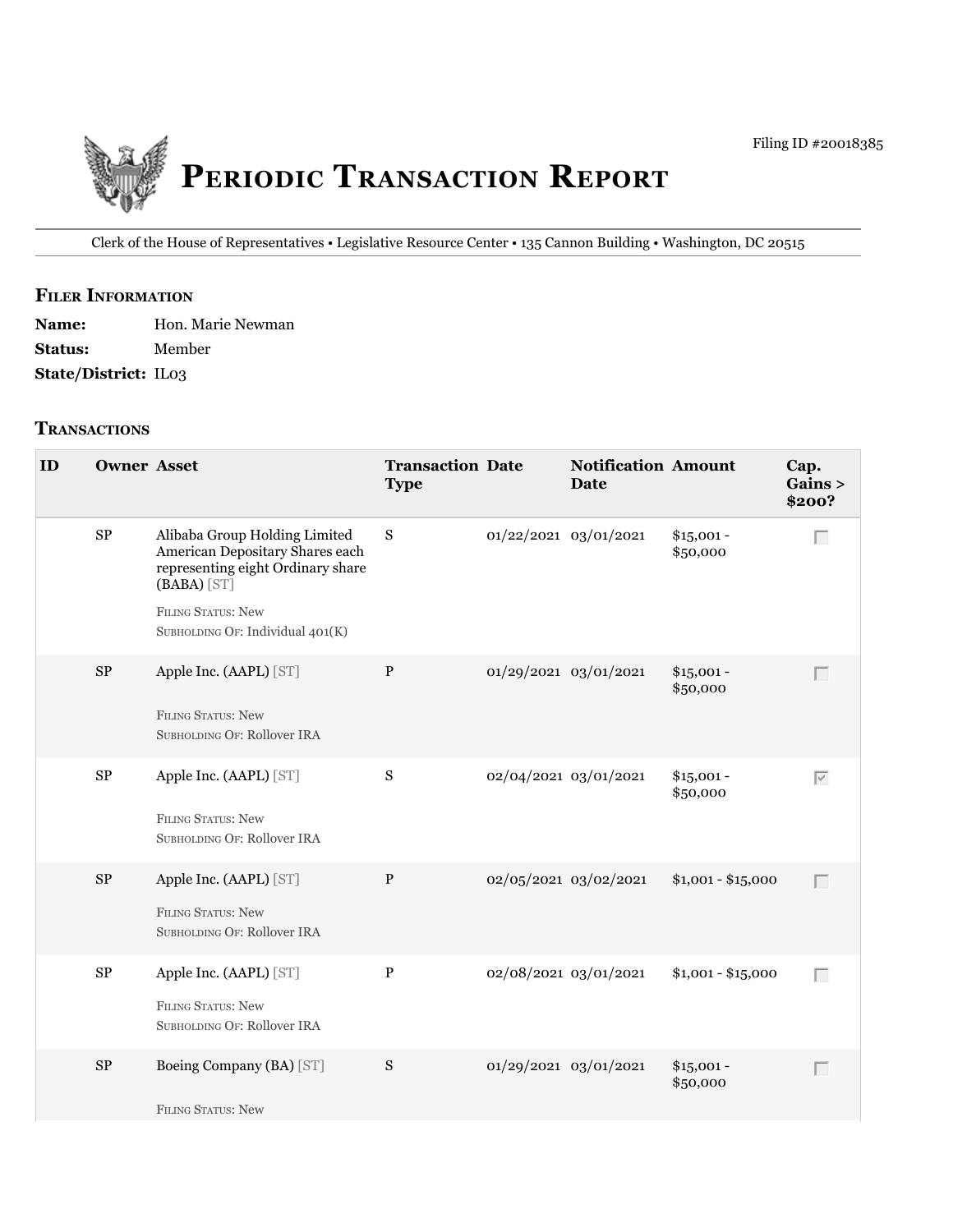| ID | <b>Owner Asset</b> |                                                                                                  | <b>Transaction Date</b><br><b>Type</b> |                       | <b>Notification Amount</b><br>Date |                         | Cap.<br>Gains ><br>\$200? |
|----|--------------------|--------------------------------------------------------------------------------------------------|----------------------------------------|-----------------------|------------------------------------|-------------------------|---------------------------|
|    |                    | SUBHOLDING OF: Rollover IRA                                                                      |                                        |                       |                                    |                         |                           |
|    | ${\rm SP}$         | Carnival Corporation (CCL) [ST]<br><b>FILING STATUS: New</b><br>SUBHOLDING OF: Individual 401(K) | S                                      | 02/05/2021 03/01/2021 |                                    | $$1,001 - $15,000$      | Г                         |
|    | $\rm JT$           | Carnival Corporation (CCL) [ST]<br>FILING STATUS: New<br>SUBHOLDING OF: Charles Schwab JT TEN    | $\mathbf{P}$                           | 02/08/2021 03/01/2021 |                                    | $$1,001 - $15,000$      | Г                         |
|    | $\rm JT$           | Carnival Corporation (CCL) [ST]<br>FILING STATUS: New<br>SUBHOLDING OF: Charles Schwab JT TEN    | S                                      | 02/16/2021 03/01/2021 |                                    | $$1,001 - $15,000$      | $\overline{\vee}$         |
|    | $\rm SP$           | Chewy, Inc. Class A (CHWY) [ST] S<br>FILING STATUS: New<br>SUBHOLDING OF: Rollover IRA           |                                        | 01/29/2021 03/01/2021 |                                    | $$1,001 - $15,000$      | Г                         |
|    | ${\rm SP}$         | Chewy, Inc. Class A (CHWY) [ST] P<br>FILING STATUS: New<br>SUBHOLDING OF: Rollover IRA           |                                        | 02/01/2021 03/01/2021 |                                    | $$1,001 - $15,000$      | Г                         |
|    | $\rm SP$           | Chewy, Inc. Class A (CHWY) [ST] P<br><b>FILING STATUS: New</b><br>SUBHOLDING OF: Rollover IRA    |                                        | 02/08/2021 03/01/2021 |                                    | $$15,001 -$<br>\$50,000 | Г                         |
|    | ${\rm SP}$         | Chewy, Inc. Class A (CHWY) [ST]<br><b>FILING STATUS: New</b><br>SUBHOLDING OF: Rollover IRA      | S                                      | 02/05/2021 03/01/2021 |                                    | $$1,001 - $15,000$      | $\overline{\vee}$         |
|    | $\rm SP$           | Chewy, Inc. Class A (CHWY) [ST] S<br>FILING STATUS: New<br>SUBHOLDING OF: Rollover IRA           |                                        | 02/05/2021 03/01/2021 |                                    | $$1,001 - $15,000$      |                           |
|    | $\rm SP$           | Chewy, Inc. Class A (CHWY) [ST] S<br>FILING STATUS: New<br>SUBHOLDING OF: Rollover IRA           |                                        | 02/12/2021 03/01/2021 |                                    | $$15,001 -$<br>\$50,000 | $\overline{\vee}$         |
|    | $\rm SP$           | Chewy, Inc. Class A (CHWY) [ST] P                                                                |                                        | 02/16/2021 03/01/2021 |                                    | $$1,001 - $15,000$      | $\Box$                    |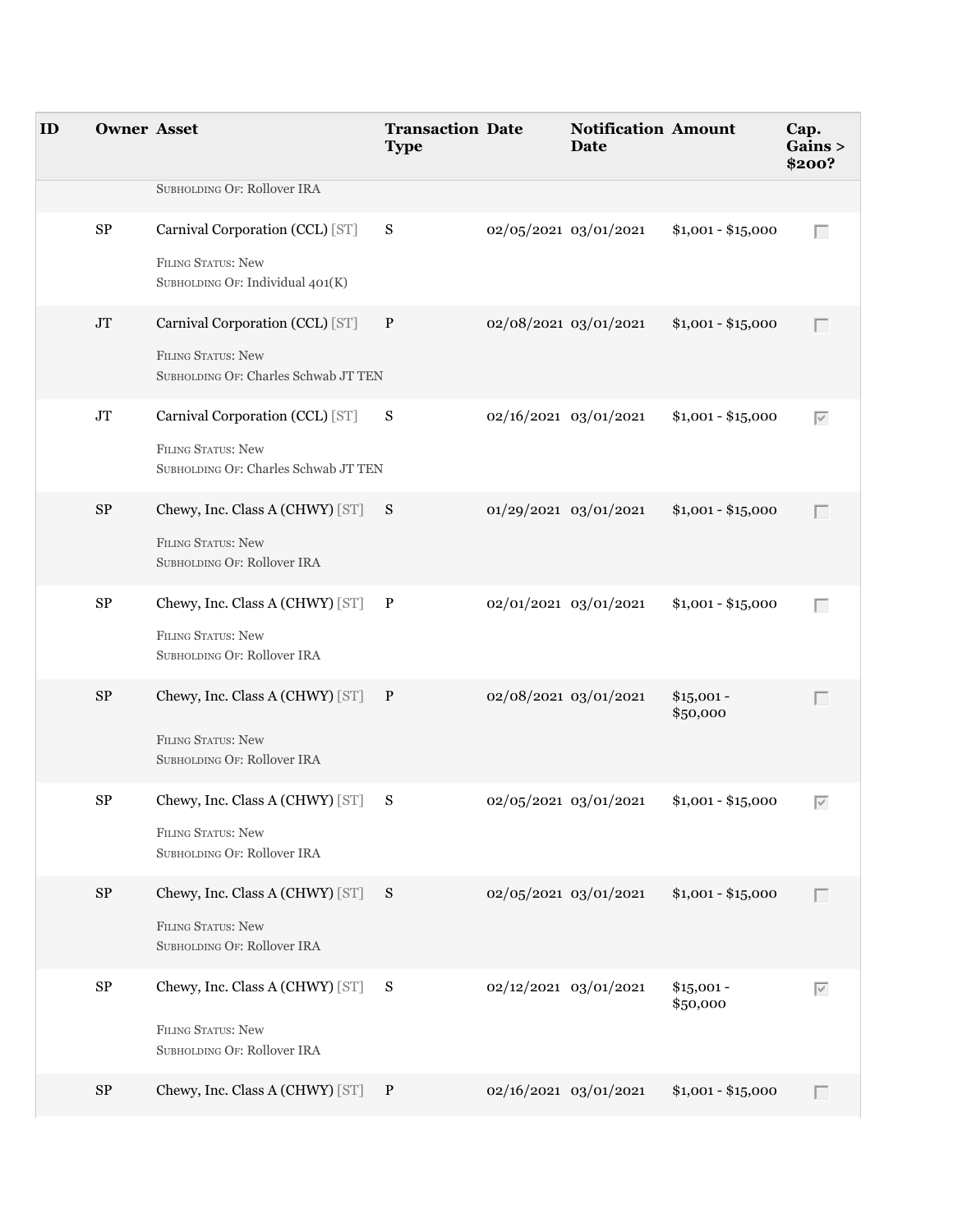| ID | <b>Owner Asset</b> |                                                                                                                              | <b>Transaction Date</b><br><b>Type</b> |                       | <b>Notification Amount</b><br>Date |                          | Cap.<br>Gains ><br>\$200? |
|----|--------------------|------------------------------------------------------------------------------------------------------------------------------|----------------------------------------|-----------------------|------------------------------------|--------------------------|---------------------------|
|    |                    | <b>FILING STATUS: New</b><br>SUBHOLDING OF: Rollover IRA                                                                     |                                        |                       |                                    |                          |                           |
|    | $\rm SP$           | Chewy, Inc. Class A (CHWY) [ST] P<br><b>FILING STATUS: New</b><br>SUBHOLDING OF: Rollover IRA                                |                                        | 02/03/2021 03/01/2021 |                                    | $$1,001 - $15,000$       | Г                         |
|    | $\rm JT$           | Eaton Corporation, PLC Ordinary P<br>Shares (ETN) [ST]<br><b>FILING STATUS: New</b><br>SUBHOLDING OF: Charles Schwab JT TEN  |                                        | 02/16/2021 03/01/2021 |                                    | $$1,001 - $15,000$       | Г                         |
|    | ${\rm SP}$         | Electronic Arts Inc. (EA) [ST]<br><b>FILING STATUS: New</b><br>SUBHOLDING OF: Rollover IRA                                   | P                                      | 02/04/2021 03/01/2021 |                                    | $$1,001 - $15,000$       | Г                         |
|    | ${\rm SP}$         | Electronic Arts Inc. (EA) [ST]<br><b>FILING STATUS: New</b><br>SUBHOLDING OF: Rollover IRA                                   | S                                      | 02/11/2021 03/01/2021 |                                    | $$1,001 - $15,000$       | $\overline{\vee}$         |
|    | SP                 | Exxon Mobil Corporation (XOM)<br>[ST]<br><b>FILING STATUS: New</b><br>SUBHOLDING OF: Rollover IRA                            | S                                      | 02/05/2021 03/01/2021 |                                    | $$1,001 - $15,000$       | Г                         |
|    | $\rm SP$           | FedEx Corporation (FDX) [ST]<br><b>FILING STATUS: New</b><br>SUBHOLDING OF: Rollover IRA                                     | $\mathbf{P}$                           | 02/16/2021 03/01/2021 |                                    | $$15,001 -$<br>\$50,000  | Г                         |
|    | $\rm SP$           | FedEx Corporation (FDX) [ST]<br><b>FILING STATUS: New</b><br>SUBHOLDING OF: Rollover IRA                                     | S                                      |                       | 02/12/2021 03/03/2021              | $$50,001 -$<br>\$100,000 | Г                         |
|    | $\rm SP$           | <b>International Business Machines</b><br>Corporation (IBM) [ST]<br><b>FILING STATUS: New</b><br>SUBHOLDING OF: Rollover IRA | $\, {\bf P}$                           |                       | 02/05/2021 03/01/2021              | $$1,001 - $15,000$       | Г                         |
|    | ${\rm SP}$         | <b>International Business Machines</b><br>Corporation (IBM) [ST]<br><b>FILING STATUS: New</b><br>SUBHOLDING OF: Rollover IRA | S                                      | 02/04/2021 03/01/2021 |                                    | $$1,001 - $15,000$       | Г                         |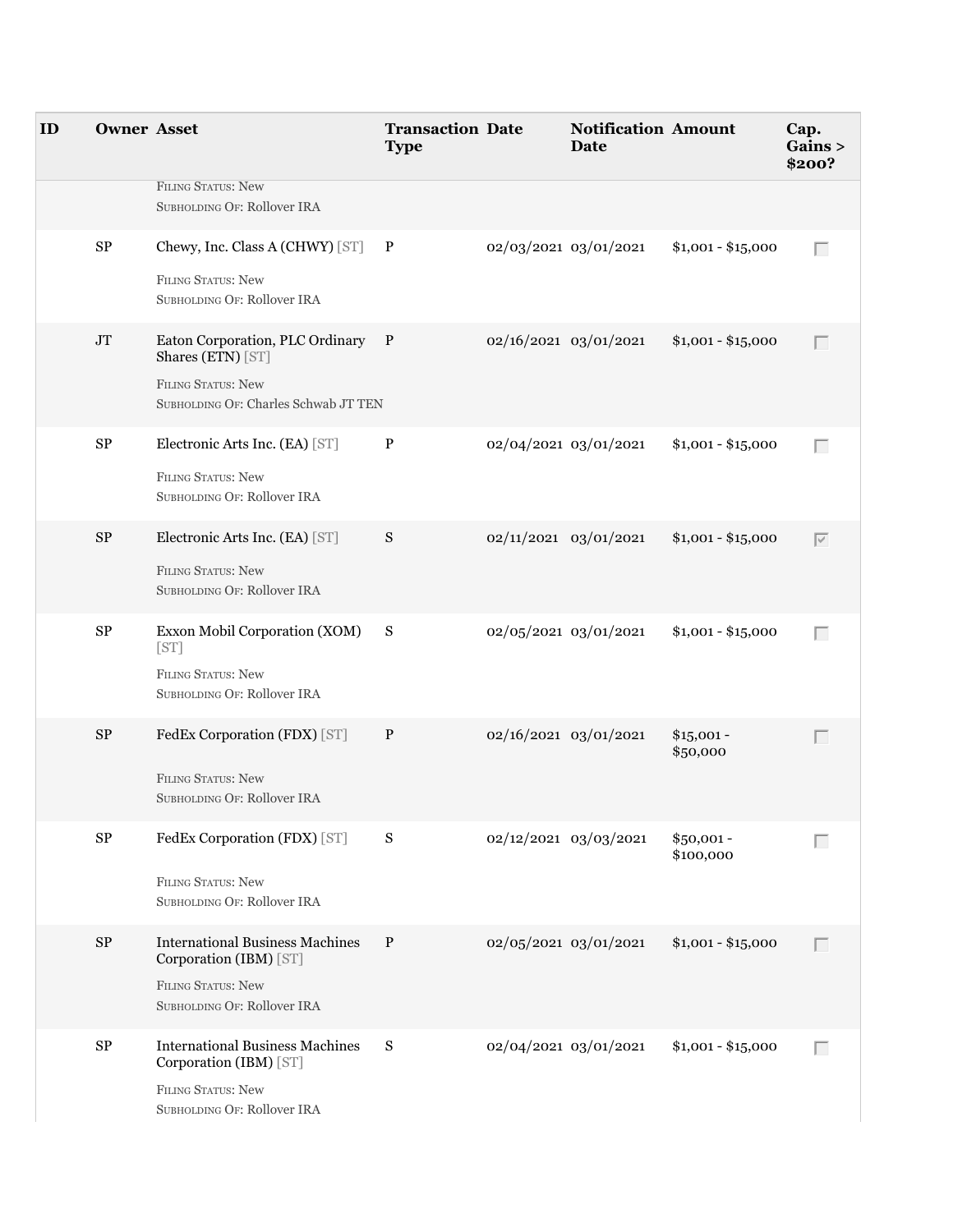| ID | <b>Owner Asset</b> |                                                                   | <b>Transaction Date</b><br><b>Type</b> |                       | <b>Notification Amount</b><br>Date |                         | Cap. | Gains ><br>\$200? |
|----|--------------------|-------------------------------------------------------------------|----------------------------------------|-----------------------|------------------------------------|-------------------------|------|-------------------|
|    | ${\rm SP}$         | Kroger Company (KR) [ST]                                          | $\mathbf P$                            | 02/01/2021 03/01/2021 |                                    | $$1,001 - $15,000$      |      | Г                 |
|    |                    | <b>FILING STATUS: New</b><br>SUBHOLDING OF: Rollover IRA          |                                        |                       |                                    |                         |      |                   |
|    | $\rm JT$           | Lemonade, Inc. (LMND) [ST]                                        | P                                      | 02/16/2021 03/01/2021 |                                    | $$15,001 -$<br>\$50,000 |      | Г                 |
|    |                    | <b>FILING STATUS: New</b><br>SUBHOLDING OF: Charles Schwab JT TEN |                                        |                       |                                    |                         |      |                   |
|    | ${\rm SP}$         | McDonald's Corporation (MCD)<br>[ST]                              | S                                      | 02/12/2021 03/01/2021 |                                    | $$15,001 -$<br>\$50,000 |      | $\overline{\vee}$ |
|    |                    | <b>FILING STATUS: New</b><br>SUBHOLDING OF: Rollover IRA          |                                        |                       |                                    |                         |      |                   |
|    | ${\rm SP}$         | MetLife, Inc. (MET) [ST]                                          | S                                      | 02/19/2021 03/01/2021 |                                    | $$1,001 - $15,000$      |      | Г                 |
|    |                    | <b>FILING STATUS: New</b><br>SUBHOLDING OF: Rollover IRA          |                                        |                       |                                    |                         |      |                   |
|    | $\rm SP$           | MetLife, Inc. (MET) [ST]                                          | $\mathbf{P}$                           |                       | 02/05/2021 03/01/2021              | $$1,001 - $15,000$      |      | Г                 |
|    |                    | <b>FILING STATUS: New</b><br>SUBHOLDING OF: Rollover IRA          |                                        |                       |                                    |                         |      |                   |
|    | ${\rm SP}$         | Moderna, Inc. (MRNA) [ST]                                         | S                                      | 01/29/2021 03/01/2021 |                                    | $$15,001 -$<br>\$50,000 |      | $\overline{\vee}$ |
|    |                    | <b>FILING STATUS: New</b><br>SUBHOLDING OF: Rollover IRA          |                                        |                       |                                    |                         |      |                   |
|    | ${\rm SP}$         | Moderna, Inc. (MRNA) [ST]                                         | ${\bf S}$                              | 01/29/2021 03/01/2021 |                                    | $$1,001 - $15,000$      |      | $\overline{\vee}$ |
|    |                    | <b>FILING STATUS: New</b><br>SUBHOLDING OF: Rollover IRA          |                                        |                       |                                    |                         |      |                   |
|    | ${\rm SP}$         | Nike, Inc. (NKE) [ST]                                             | ${\bf P}$                              | 02/04/2021 03/01/2021 |                                    | $$1,001 - $15,000$      |      | Г                 |
|    |                    | <b>FILING STATUS: New</b><br>SUBHOLDING OF: Rollover IRA          |                                        |                       |                                    |                         |      |                   |
|    | $\rm SP$           | Nike, Inc. (NKE) [ST]                                             | ${\bf S}$                              | 02/12/2021 03/01/2021 |                                    | $$1,001 - $15,000$      |      | Г                 |
|    |                    | FILING STATUS: New<br>SUBHOLDING OF: Rollover IRA                 |                                        |                       |                                    |                         |      |                   |
|    | ${\rm SP}$         | Peloton Interactive, Inc. (PTON)<br>[ST]                          | ${\bf S}$                              | 02/12/2021 03/01/2021 |                                    | $$1,001 - $15,000$      |      | $\overline{\vee}$ |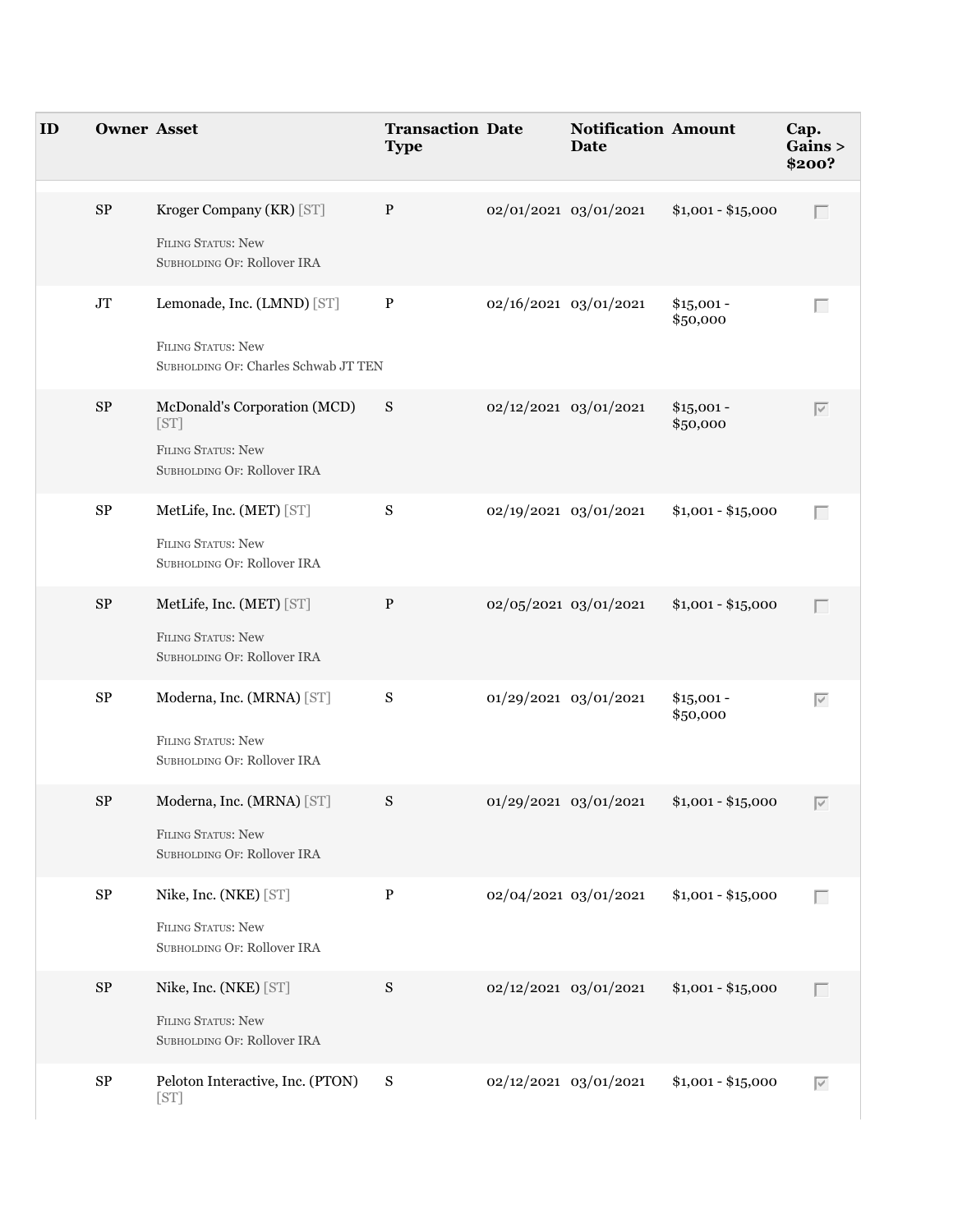| ID | <b>Owner Asset</b> |                                                                                                      | <b>Transaction Date</b><br><b>Type</b> |                       | <b>Notification Amount</b><br>Date |                          | Cap.<br>Gains ><br>\$200? |
|----|--------------------|------------------------------------------------------------------------------------------------------|----------------------------------------|-----------------------|------------------------------------|--------------------------|---------------------------|
|    |                    | <b>FILING STATUS: New</b><br>SUBHOLDING OF: Rollover IRA                                             |                                        |                       |                                    |                          |                           |
|    | $\rm SP$           | Peloton Interactive, Inc. (PTON)<br>[ST]<br><b>FILING STATUS: New</b><br>SUBHOLDING OF: Rollover IRA | $\mathbf{P}$                           | 02/19/2021 03/01/2021 |                                    | $$1,001 - $15,000$       | Г                         |
|    | ${\rm SP}$         | Peloton Interactive, Inc. (PTON)<br>[ST]<br><b>FILING STATUS: New</b><br>SUBHOLDING OF: Rollover IRA | $\mathbf{P}$                           | 02/19/2021 03/01/2021 |                                    | $$1,001 - $15,000$       | $\Box$                    |
|    | $\rm SP$           | Peloton Interactive, Inc. (PTON)<br>[ST]<br><b>FILING STATUS: New</b><br>SUBHOLDING OF: Rollover IRA | $\mathbf{P}$                           | 02/08/2021 03/01/2021 |                                    | $$1,001 - $15,000$       | Г                         |
|    | ${\rm SP}$         | Pfizer, Inc. (PFE) [ST]<br><b>FILING STATUS: New</b><br>SUBHOLDING OF: Rollover IRA                  | $\, {\bf P}$                           |                       | 02/01/2021 03/01/2021              | $$1,001 - $15,000$       | Г                         |
|    | $\rm JT$           | Pfizer, Inc. (PFE) [ST]<br><b>FILING STATUS: New</b><br>SUBHOLDING OF: Charles Schwab JT TEN         | ${\bf S}$                              | 02/19/2021 03/01/2021 |                                    | $$1,001 - $15,000$       | $\Box$                    |
|    | $\rm JT$           | Ryder System, Inc. (R) [ST]<br><b>FILING STATUS: New</b><br>SUBHOLDING OF: Charles Schwab JT TEN     | $\, {\bf P}$                           | 02/19/2021 03/01/2021 |                                    | $$1,001 - $15,000$       | Г                         |
|    | $\rm SP$           | Snap Inc. Class A (SNAP) [ST]<br>FILING STATUS: New<br>SUBHOLDING OF: Rollover IRA                   | S                                      | 02/19/2021 03/01/2021 |                                    | $$1,001 - $15,000$       | $\overline{\vee}$         |
|    | ${\rm SP}$         | Snap Inc. Class A (SNAP) [ST]<br><b>FILING STATUS: New</b><br>SUBHOLDING OF: Rollover IRA            | $\, {\bf P}$                           | 02/08/2021 03/01/2021 |                                    | $$1,001 - $15,000$       | Г                         |
|    | $\rm SP$           | Tesla, Inc. (TSLA) [ST]<br><b>FILING STATUS: New</b><br>SUBHOLDING OF: Rollover IRA                  | ${\bf P}$                              | 02/11/2021 03/01/2021 |                                    | $$50,001 -$<br>\$100,000 | Г                         |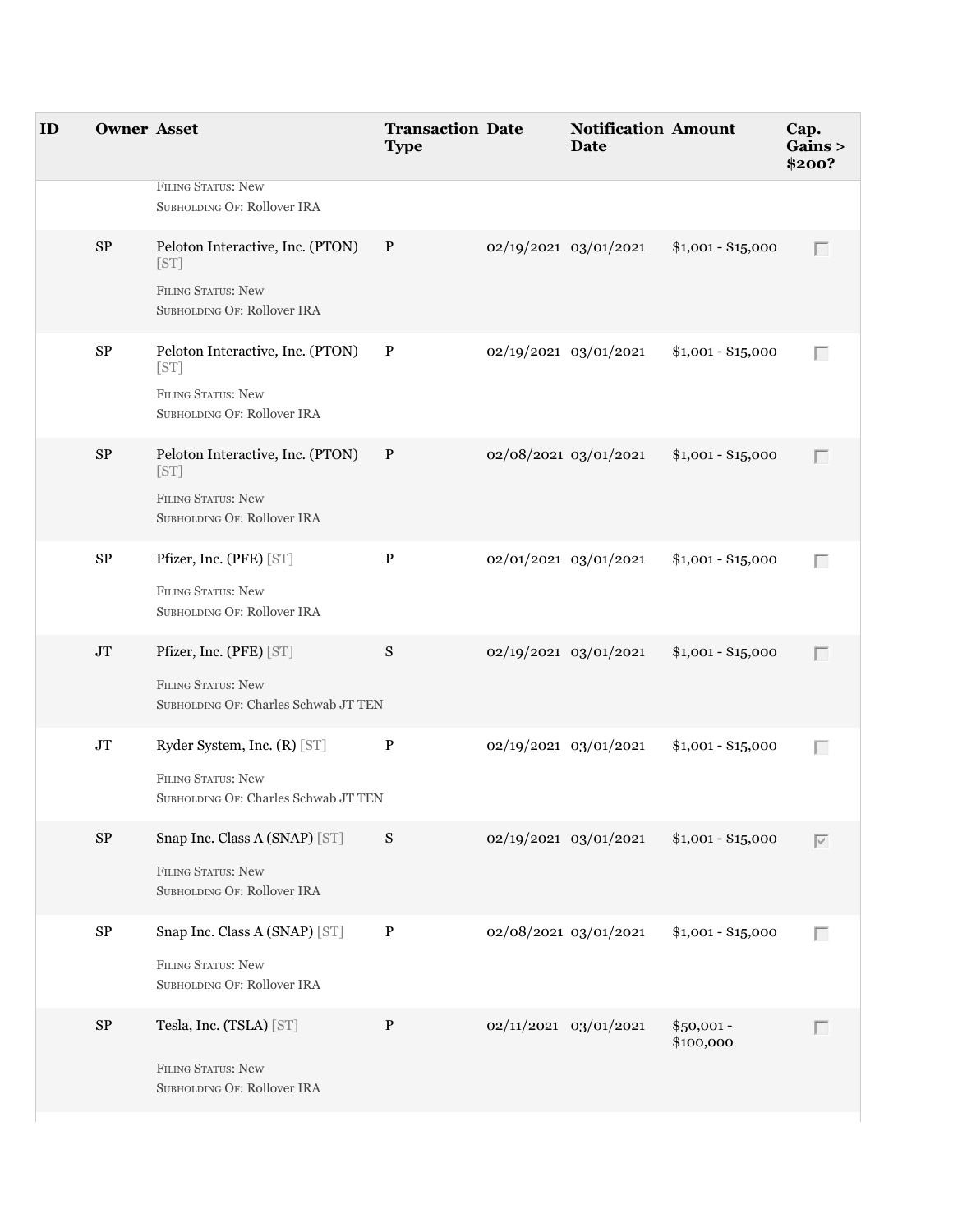| ID | <b>Owner Asset</b> |                                                                                                           | <b>Transaction Date</b><br><b>Type</b> | <b>Notification Amount</b><br><b>Date</b> |                    | Cap.<br>Gains ><br>\$200? |
|----|--------------------|-----------------------------------------------------------------------------------------------------------|----------------------------------------|-------------------------------------------|--------------------|---------------------------|
|    | ${\rm SP}$         | Tesla, Inc. (TSLA) [OP]<br>FILING STATUS: New<br>SUBHOLDING OF: Rollover IRA<br><b>DESCRIPTION: call</b>  | S                                      | 02/11/2021 03/01/2021                     | $$1,001 - $15,000$ | $\overline{\vee}$         |
|    | $\rm SP$           | Tesla, Inc. (TSLA) [OP]<br>FILING STATUS: New<br>SUBHOLDING OF: Rollover IRA<br>DESCRIPTION: call         | S                                      | 02/17/2021 03/01/2021                     | $$1,001 - $15,000$ | Г                         |
|    | ${\rm SP}$         | Tesla, Inc. (TSLA) [ST]<br>FILING STATUS: New<br>SUBHOLDING OF: Rollover IRA<br><b>DESCRIPTION: call</b>  | $\, {\bf P}$                           | 02/19/2021 03/01/2021                     | $$1,001 - $15,000$ | $\Box$                    |
|    | $\rm SP$           | Tesla, Inc. (TSLA) [OP]<br>FILING STATUS: New<br>SUBHOLDING OF: Rollover IRA<br>DESCRIPTION: call         | S                                      | 02/19/2021 03/01/2021                     | $$1,001 - $15,000$ | $\overline{\vee}$         |
|    | ${\rm SP}$         | The Travelers Companies, Inc.<br>$(TRV)$ [ST]<br><b>FILING STATUS: New</b><br>SUBHOLDING OF: Rollover IRA | S                                      | 02/19/2021 03/01/2021                     | $$1,001 - $15,000$ | $\overline{\vee}$         |
|    | $\mbox{SP}$        | The Travelers Companies, Inc.<br>(TRV) [ST]<br>FILING STATUS: New<br>SUBHOLDING OF: Rollover IRA          | $\, {\bf P}$                           | 02/05/2021 03/01/2021                     | $$1,001 - $15,000$ | Г                         |
|    | $\rm JT$           | Trupanion, Inc. (TRUP) [ST]<br>FILING STATUS: New<br>SUBHOLDING OF: Charles Schwab JT TEN                 | $\, {\bf P}$                           | 02/16/2021 03/01/2021                     | $$1,001 - $15,000$ | Г                         |
|    | $\rm SP$           | Twitter, Inc. (TWTR) [ST]<br><b>FILING STATUS: New</b><br>SUBHOLDING OF: Rollover IRA                     | S                                      | 01/29/2021 03/01/2021                     | $$1,001 - $15,000$ | Г                         |
|    | ${\rm SP}$         | Twitter, Inc. (TWTR) [ST]<br>FILING STATUS: New<br>SUBHOLDING OF: Rollover IRA                            | ${\bf S}$                              | 01/29/2021 03/01/2021                     | $$1,001 - $15,000$ | Г                         |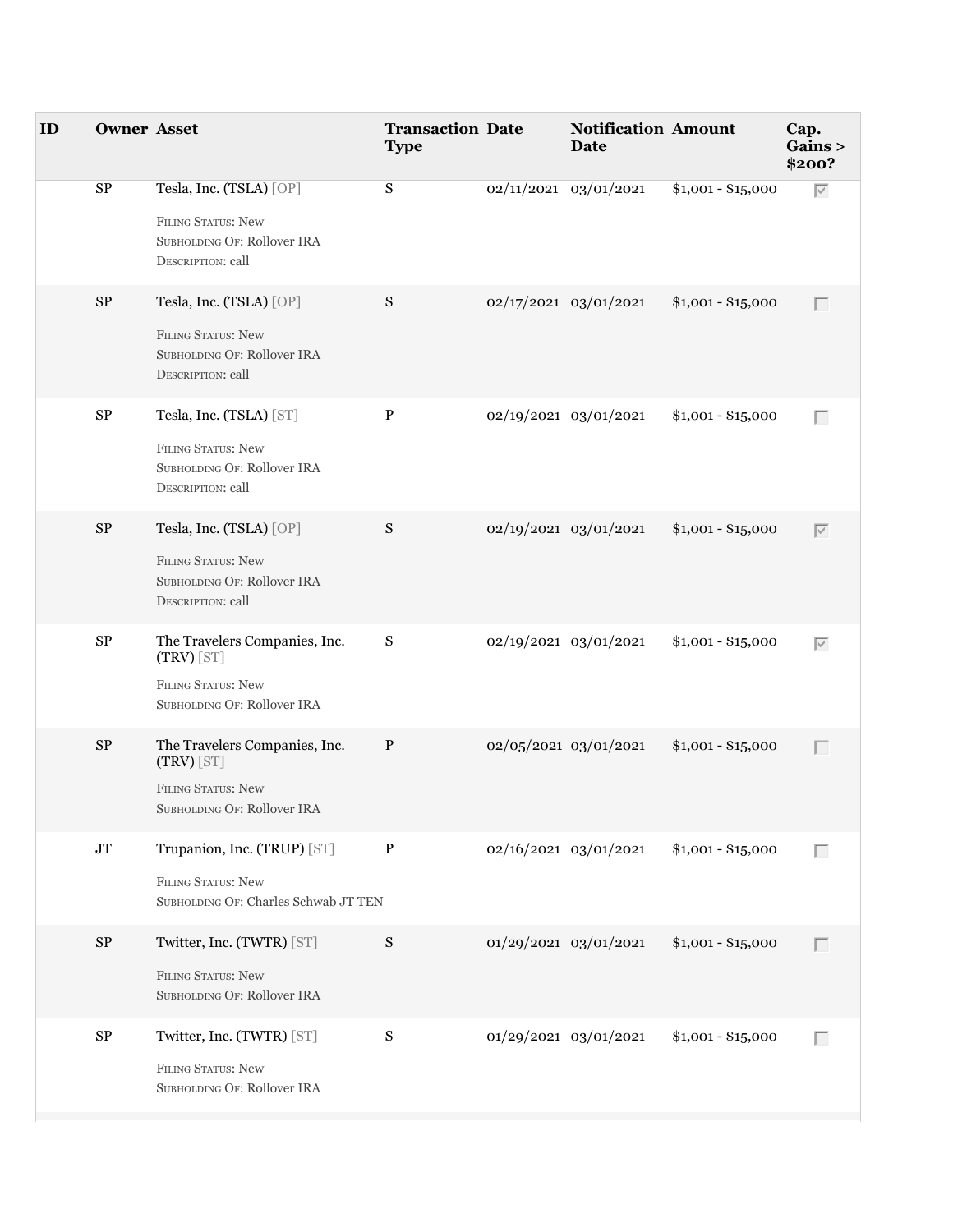| ID | <b>Owner Asset</b> |                                                                                                            | <b>Transaction Date</b><br><b>Type</b> |                       | <b>Notification Amount</b><br><b>Date</b> |                         | Cap.<br>Gains ><br>\$200? |                   |
|----|--------------------|------------------------------------------------------------------------------------------------------------|----------------------------------------|-----------------------|-------------------------------------------|-------------------------|---------------------------|-------------------|
|    | $\rm SP$           | United Airlines Holdings, Inc.<br>(UAL) [ST]<br><b>FILING STATUS: New</b><br>SUBHOLDING OF: Rollover IRA   | S                                      | 02/19/2021 03/01/2021 |                                           | $$1,001 - $15,000$      | $\overline{\vee}$         |                   |
|    | $\mbox{SP}$        | United Airlines Holdings, Inc.<br>$(UAL)$ [ST]<br><b>FILING STATUS: New</b><br>SUBHOLDING OF: Rollover IRA | S                                      |                       | 02/12/2021 03/01/2021                     | $$1,001 - $15,000$      | $\Box$                    |                   |
|    | $\rm SP$           | Vroom, Inc. (VRM) [ST]<br>FILING STATUS: New<br>SUBHOLDING OF: Rollover IRA                                | $\, {\bf P}$                           | 02/19/2021 03/01/2021 |                                           | $$1,001 - $15,000$      | П                         |                   |
|    | ${\rm SP}$         | Vroom, Inc. (VRM) [ST]<br><b>FILING STATUS: New</b><br>SUBHOLDING OF: Rollover IRA                         | $\, {\bf P}$                           | 02/01/2021 03/01/2021 |                                           | $$1,001 - $15,000$      |                           | Г                 |
|    |                    | Vroom, Inc. (VRM) [ST]<br>FILING STATUS: New<br>SUBHOLDING OF: Rollover IRA                                | $\, {\bf P}$                           | 02/01/2021 03/01/2021 |                                           | $$1,001 - $15,000$      | П                         |                   |
|    |                    | Vroom, Inc. (VRM) [ST]<br>FILING STATUS: New<br>SUBHOLDING OF: Rollover IRA                                | ${\bf S}$                              | 02/09/2021 03/01/2021 |                                           | $$1,001 - $15,000$      |                           | $\overline{\vee}$ |
|    | $\rm SP$           | Vroom, Inc. (VRM) [ST]<br><b>FILING STATUS: New</b><br>SUBHOLDING OF: Rollover IRA                         | S                                      | 02/04/2021 03/01/2021 |                                           | $$1,001 - $15,000$      | $\overline{\vee}$         |                   |
|    | ${\rm SP}$         | Vroom, Inc. (VRM) [ST]<br><b>FILING STATUS: New</b><br>SUBHOLDING OF: Rollover IRA                         | $\, {\bf P}$                           |                       | 02/09/2021 03/01/2021                     | $$1,001 - $15,000$      |                           | Г                 |
|    | $\rm JT$           | Walt Disney Company (DIS) [ST] P<br>FILING STATUS: New<br>SUBHOLDING OF: Charles Schwab JT TEN             |                                        |                       | 02/19/2021 03/01/2021                     | $$15,001 -$<br>\$50,000 |                           |                   |
|    | $\rm JT$           | YETI Holdings, Inc. (YETI) [ST]<br>FILING STATUS: New<br>SUBHOLDING OF: Charles Schwab JT TEN              | S                                      | 02/05/2021 03/01/2021 |                                           | $$1,001 - $15,000$      |                           | Г                 |